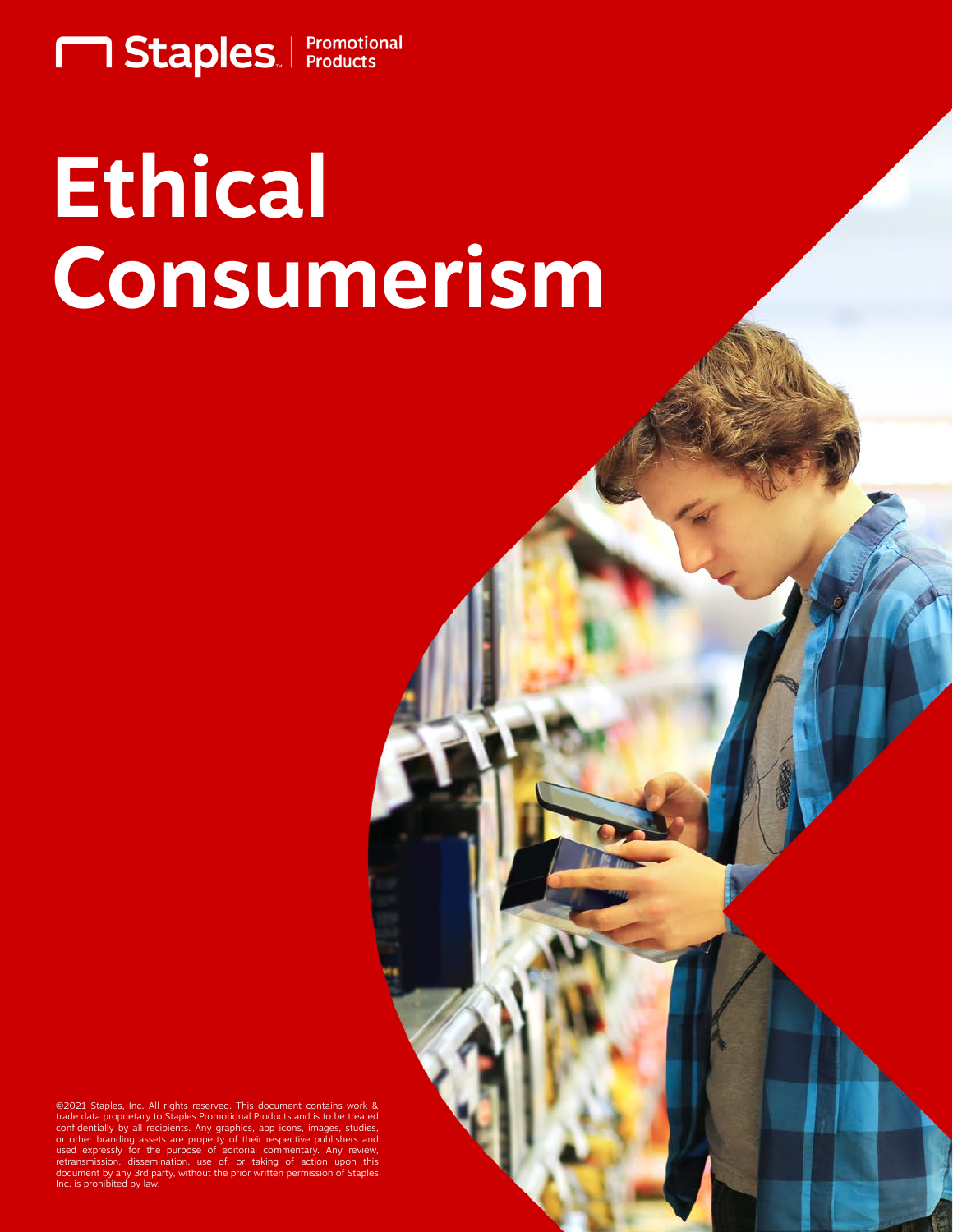**The perceived authenticity of your positions on ethical, environmental & social issues will drive brand effectiveness for decades.**

**Millennials and Gen Z loom large in the strategic planning of corporate America.** [Morgan Stanley](https://www.morganstanley.com/ideas/millennial-gen-z-economy) notes

**1 Staples** Promotional

that "Millennials overtook Baby Boomers as the largest cohort in the U.S. last year…And Gen Z will overtake Gen Y as the country's largest cohort by 2034, ultimately peaking at 78 million." Beaconing to these audiences and building brand recognition and consideration is imperative for creating, protecting, and enhancing market share over the next several decades.

#### **Their wallets are deep and growing.**

It's imperative because Gen Z's economic power is the "fastestgrowing around the world," according to [Bank of America via](https://markets.businessinsider.com/news/stocks/gen-z-economic-impact-outlook-spending-permanently-change-investing-bofa-2020-11#:~:text=Gen%20Z%27s%20earnings%20are%20set%20to%20hit%20%2433,are%20set%20to%20benefit%20from%20Gen%20Z%27s%20ascendance.)  [Marketing Dive. "](https://markets.businessinsider.com/news/stocks/gen-z-economic-impact-outlook-spending-permanently-change-investing-bofa-2020-11#:~:text=Gen%20Z%27s%20earnings%20are%20set%20to%20hit%20%2433,are%20set%20to%20benefit%20from%20Gen%20Z%27s%20ascendance.)Gen Z's income is set to grow 400% over the next decade to \$33 trillion," says the bank. "The cohort - made up of those born after 1996 - will hold more than a quarter of global income by 2030 and surpass Millennials' spending power the year after."

#### **They're more propense to synchronize spending with**

**values & ethics.** Ethical consumerism is among the larger generational tendencies to which brand and marketing strategists are currently adjusting. Younger spenders are more likely than older generations to start or stop patronizing businesses based on their ethical alignment (or lack thereof)!

In their 2019 study of Millennials and Gen Z, [Deloitte](https://www2.deloitte.com/content/dam/Deloitte/global/Documents/About-Deloitte/deloitte-2019-millennial-survey.pdf) found that:

**35%**

said they would **start or deepen a relationship** with a company whose ethics *are aligned*



said they would **stop or reduce business**  with companies whose ethics *were not aligned*

#### **They shifted spending based on pandemic**

**response.** The 2021 Deloitte study demonstrates this tendency is already shifting spending. "Almost a third of respondents started or deepened consumer relationships with companies based on their response to the COVID-19 crisis, while around a quarter stopped or lessened relationships for the same reason."

# **Gen Z**

"Estimates of (Gen Z) annual purchasing power are … as high as \$323 billion in the US. Researchers estimate this purchasing power can grow by more than four times when accounting for Gen Z's influence over others in their household." [\(Source: U.S. Census Bureau\)](https://www.bls.gov/spotlight/2016/a-look-at-the-future-of-the-us-labor-force-to-2060/home.htm)

Gen Z is projected to hit \$33 trillion in income by 2030 — that's more than a quarter of all global income — and pass Millennials in spending power the year after. [\(Kasasa\)](https://www.kasasa.com/exchange/articles/generations/gen-x-gen-y-gen-z)

"Gen Z will make up 30% of the US workforce by 2030 and is estimated to increase their per capita annual expenditure by 70% between 2020 and 2025." [\(Source: U.S. Census Bureau\)](https://www.bls.gov/spotlight/2016/a-look-at-the-future-of-the-us-labor-force-to-2060/home.htm)



©2021 Staples, Inc. All rights reserved. This document contains work & trade data proprietary to Staples Promotional Products and is to be treated confidentially by all recipients. Any graphics, app icons, images, studies, or other branding assets are property of their respective publishers and used expressly for the purpose of editorial commentary. Any review,<br>retransmission, dissemination, use of,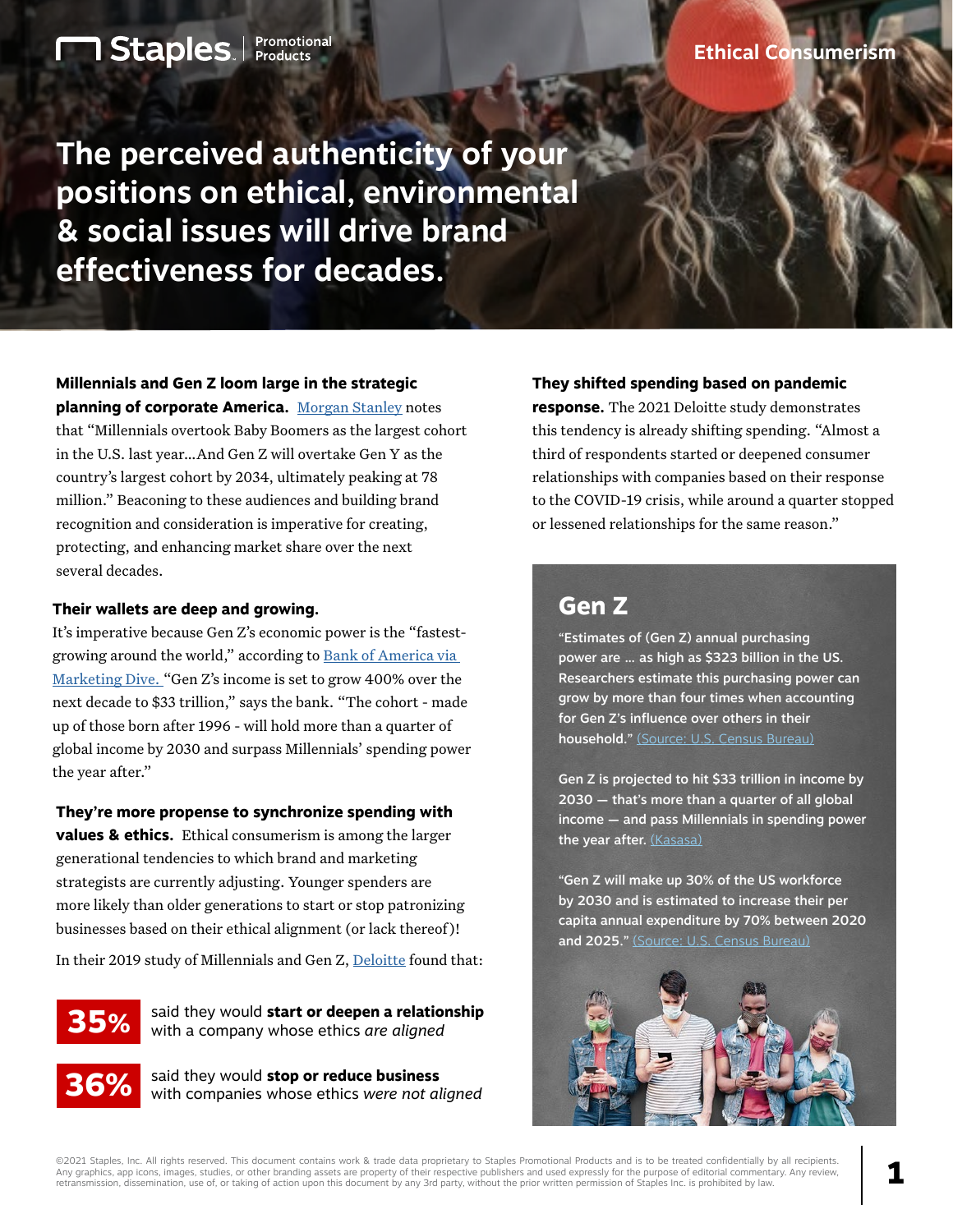# **1 Staples**. Promotional

## **TikTok helps tell the tale.**

Want real-life examples? Download TikTok and search "ethical investing," or "ethical consumerism." You'll find troves of twenty-something creators, investors and spenders who want their choices to influence authentic, sustainable change. Here are words and actions of some of the creators:

- Proclaiming they like "learning about brands, their mission, and their values and their intentions behind partnerships and investments."
- Cutting a major brand of credit card in half and stating that global banks have invested nearly \$2 trillion in fossil fuels since the Paris Agreement.
- Listing "ethical fashion brands for every budget."
- Encouraging holiday buyers to shop more sustainable gift materials and sources including hand-made, second-hand, fair-trade, local businesses, etc.
- Advising how investment choices can "save the planet."
- Listing sustainable clothing brands.

Such posts illustrate how ethical and sustainable spending and investing behavior is organically and perpetually socialized through the most influential social media channels. This fuels outlooks and preferences for audiences that will drive the economy for decades to come.







**While social media energizes ethical sentiment, emerging mobile apps galvanize action.** They make it easier to impose ethics and values on research, actions, and spending. For example:

**[Yayzy](https://www.yayzy.com/)** is a "personal carbon footprint calculator" that helps users "measure and reduce their impact on the planet." The measurements are based partially on spending choices.

**[Ellevest](https://www.ellevest.com/?invite_referral_source=general&msclkid=7a3e838ebbce13d6cadee2fe9394d83f)** is an app that prioritizes increasing wealth for women. It's "designed to get more money in the hands of women."

**[Betterment](https://www.betterment.com/socially-responsible-investing/)** offers "Socially Responsible Investing Portfolios" that "make it easy to support your values" via low-fee ETFs.

**Ethical Consumerism**

©2021 Staples, Inc. All rights reserved. This document contains work & trade data proprietary to Staples Promotional Products and is to be treated confidentially by all recipients. Any graphics, app icons, images, studies, or other branding assets are property of their respective publishers and used expressly for the purpose of editorial commentary. Any review,<br>retransmission, dissemination, use of,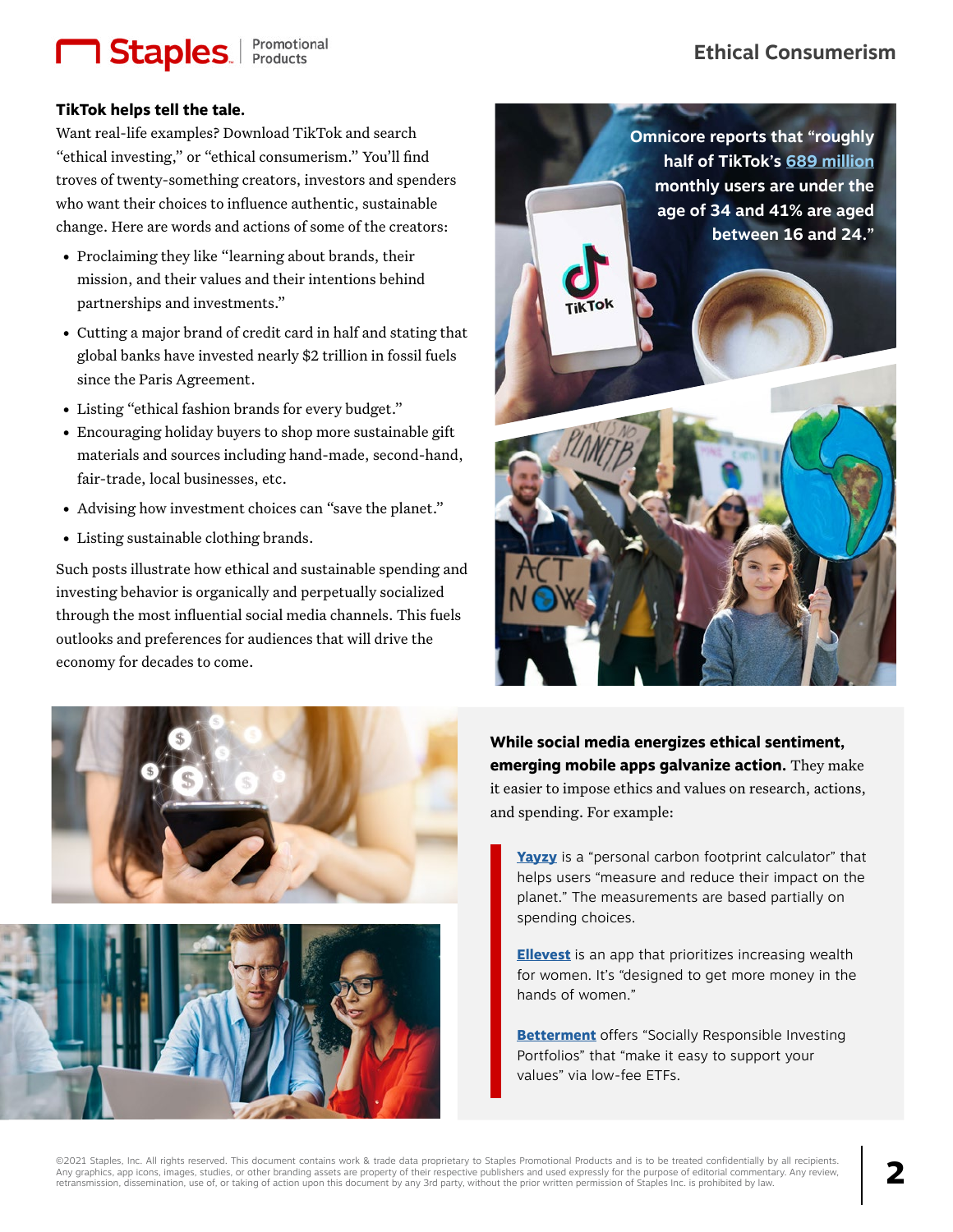# **1 Staples.** Promotional

**Saying the right things is not good enough. Younger generations must perceive your brand as an authentic driver of environmental & social good.** 

Brand authenticity used to be solely a product test. Brands were built and marketed from the product out. If your product experiences simply kept Marketing's promises, you could build positive brand consideration and loyalty. Those days are over.

Today, brands that court Gen Z must be built from the mission and operations out. Authenticity must flow not only through the product, but through every aspect behind it. This includes your operations; your packaging; your supply chain; your hiring practices, the causes you champion; your ESG performance, and the way you treat employees, suppliers, and communities.

#### **You've got to authentically stand for something.**

Younger generations must perceive your brand as an authentic driver of environmental and social good. According to [MarketingDive,](https://www.marketingdive.com/news/brands-cause-marketing-efforts-fail-to-break-through-with-gen-z-report-sa/554437/) "66% of young consumers say their perception of a brand improves if that brand is associated with a social cause they support…" Yet, only 12% of the same consumers have a top-of-mind association between a brand and the causes they support." This gap between awareness and brand consideration commands that companies make their Environmental & Social Governance investments a more overt & recognized aspect of their brands.

#### **Not taking a stand is not an option.**

"Today, at a time of heightened consumer attention and expectations, not saying anything is still saying something," says brand consultant, [Dentsu](https://brands.dentsu.com/2020-year-in-review/2021-marketing-outlook). "And it increasingly comes at a price: 50% of consumers indicated that when a brand stayed silent on an important issue they switched brands; encouraged others to boycott; made social posts critical of the brand's silence; or encouraged the brand to speak up.

> **50% of consumers indicated that when a brand stayed silent on an important issue they switch brands or told others to boycott.**



**The implications for brand merchandising?**  A product decorated with your brand assets should never contradict the values for which your brand stands.

Your product assortment needs to be controlled for synchronization with your brand image and promises. Your merchandise supply chain should also reflect your values.

Accordingly, the products and partners that help project your brand into minds and marketplaces must demonstrate the same ethical and environmental values. Authenticity must flow not only through your promotional product choices, but also through their decoration and packaging. Insist that your brand merchandising partner demonstrate the staff, platforms and protocols that project ethical and sustainable values onto their operations and supply chain.

### **Want product recommendations that reflect ethical and sustainable values?**

#### [Check out our Ethical Consumerism Trend Study.](https://www.staplespromo.com/blog-spp-trends-ethical-consumerism)

It outlines trends and related merchandise options that are authentically qualified to carry awareness messaging for your ESG commitments and performance. Consider targeting such products to younger audiences. The more you help emerging generations become aware of shared ethics, values, and sustainability commitments, the more prominent your brand becomes as an option for congruent spending and investing. And that's the key for brand effectiveness over the next several decades.